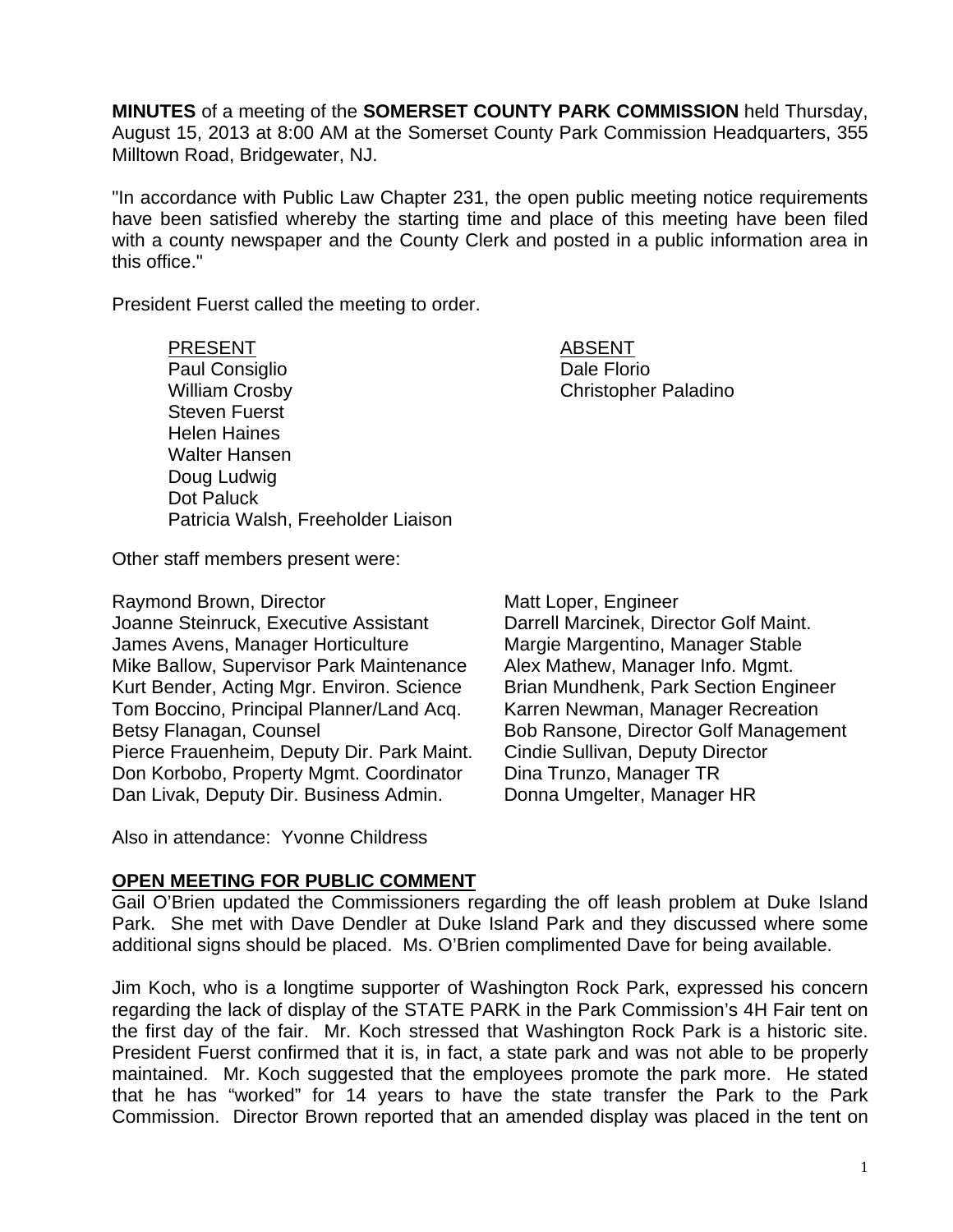Thursday morning and that the Park Commission does not own the Park and is only responsible for maintaining the park. Freeholder Walsh suggested that the man hours worked on Washington Valley Park be added to the Park Commission's meeting packet.

# **APPROVAL OF THE MINUTES**

President Fuerst called for the approval of the minutes of the last regular meeting held July 18, 2013. MOVED BY: Commissioner Crosby; seconded by: Commissioner Consiglio. YEAS: Commissioners Consiglio, Crosby, Haines, Hansen, Ludwig, Paluck, and President Fuerst. NAYES: None. ABSENT: Commissioners Florio and Paladino.

# **APPROVAL OF BILLS FOR PAYMENT**

# **Resolution R13-063 - Payment of Claims**

Resolution authorizing payment of bills for \$993,933.14 comprising of check numbers 239149-239182, 239532-239560, 239567-239573, 239064-239148, 239459-239531, 239579-239640, and 240192-240289. MOVED BY: Commissioner Crosby; seconded by: Commissioner Consiglio. YEAS: Commissioners Consiglio, Crosby, Haines, Hansen, Ludwig, Paluck, and President Fuerst. NAYES: None. ABSENT: Commissioners Florio and Paladino.

## **DIRECTOR'S REPORT**

Director Brown submitted a report for the month of July 2013.

## **COMMISSIONER CORRESPONDENCE**

- 1. Resignation letter from Todd Scorzafava, member of the Somerset County Open Space Advisory Committee.
- 2. Letter from Township of Warren Administrator asking permission to use county-owned land for hunting by the Blue Ridge Sportsman Club.
- 3. Borough of Peapack and Gladstone asking permission to use Natirar for the deer culling program.
- 4. Request to be given a tour of Natirar in October from the daughter of a man that spent his childhood at Natirar.

# **CONSENT AGENDA**

### **RESOLUTIONS**

The following resolutions were MOVED BY: Commissioner Hansen; seconded by: Commissioner Crosby. YEAS: Commissioners Consiglio, Crosby, Haines, Hansen, Ludwig, Paluck, and President Fuerst. NAYES: None. ABSENT: Commissioners Florio and Paladino.

### **Resolution R13-064 – Award of Contract for Tee Time Marketing Services**

Resolution awards a contract to Golfnow.com for tee time marketing services pursuant to the Golf Channel Solutions Website Development and Marketing/Technology Agreement. This service is also marketed on the Golf Channel.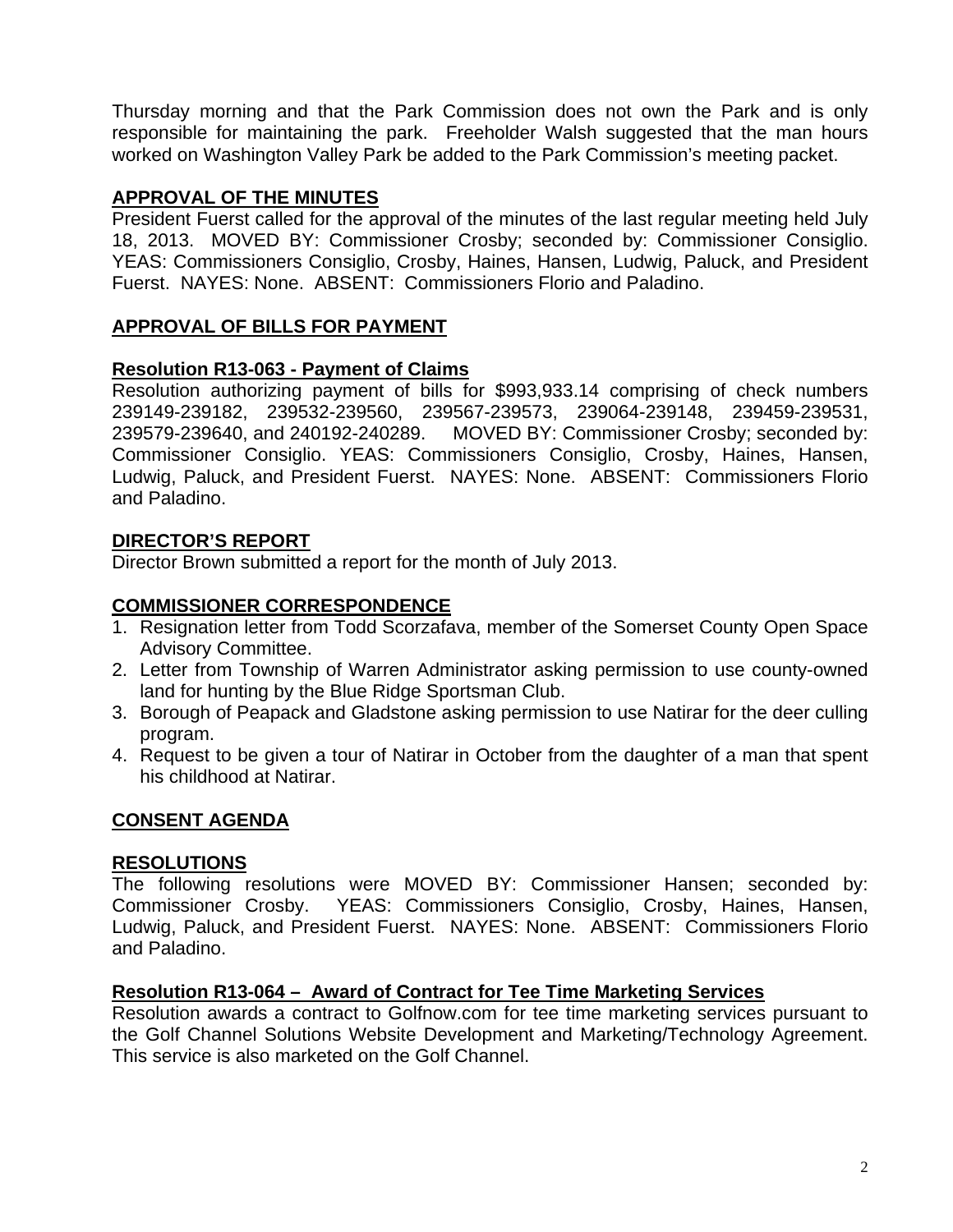## **Resolution R13-065 – Renewal of License Agreement for Quail Brook Clubhouse**

Resolution renews the License from September 1, 2013 through August 31, 2018. This is a five (5) year agreement with the Office on Aging for use of Quail Brook Clubhouse for the Office on Aging Nutrition Center.

#### **Resolution R13-066 – Renewal of License Agreement for Warrenbrook Park Clubhouse**

Resolution renews the License from September 1, 2013 through August 31, 2018. This is a five (5) year agreement with the Office on Aging for use of Warrenbrook Clubhouse for the Office on Aging Nutrition Center.

### **Resolution 13-067 - Award of Morris County Co-Op Contract for Purchase and Installation of Fencing**

Resolutions awards a contract to E.B. Fence, LLC to install 960 linear feet of 6 foot high deer fencing at Gaiser Park, and to install 325 linear feet of assorted sizing green chain link fencing, 40 linear feet of 8 foot high green privacy slats, removal of 325 linear feet of old fencing, installation of 255 linear feet of assorted sizing high black chain link fencing, and installation of one 32 foot wide rectangular barrier gate. Gaiser Park (\$9,600.00), Torpey Complex (\$16,985.00), and North Branch Park (\$2,550.00) the cost is not to exceed \$29,135.00.

## **COMMITTEE REPORTS**

### **FINANCE/BUSINESS ADMINISTRATION**

Dan Livak, Deputy Director/Business Administration reported that revenues are slightly more than the five year average, but below the 2010 and 2012 budgets. Director Brown reported that he has conferred with Commissioner Florio regarding the Commission's major new capital initiatives and Freeholder Walsh reported that a meeting for August 27 has been set up to discuss the issue of additional capital funding in the future.

### **HUMAN RESOURCES**

Commissioner Consiglio, Chair of the Committee, submitted a report for the month of July 2013.

Donna Umgelter, Manager, Human Resources reported that the Park Commission has received the Ridewise Platinum Award for Outstanding Achievement in creating programs that provide and promote commuting options for employees. Seasonals are starting to leave for college.

### **LEISURE SERVICES**

Commissioner Ludwig, Chair of the Committee, submitted a report for the month of July 2013.

Cindie Sullivan, Deputy Director reported that the Summer Concert Series had one concert cancelled in July but that it has been rescheduled for September 8 at 6:00 p.m. It is the Duprees. The Concert Series was a success so far with Ruthie Foster who performed blues and gospel; Louis Prima, Jr.; and Ken Navarro who performed jazz guitar. The history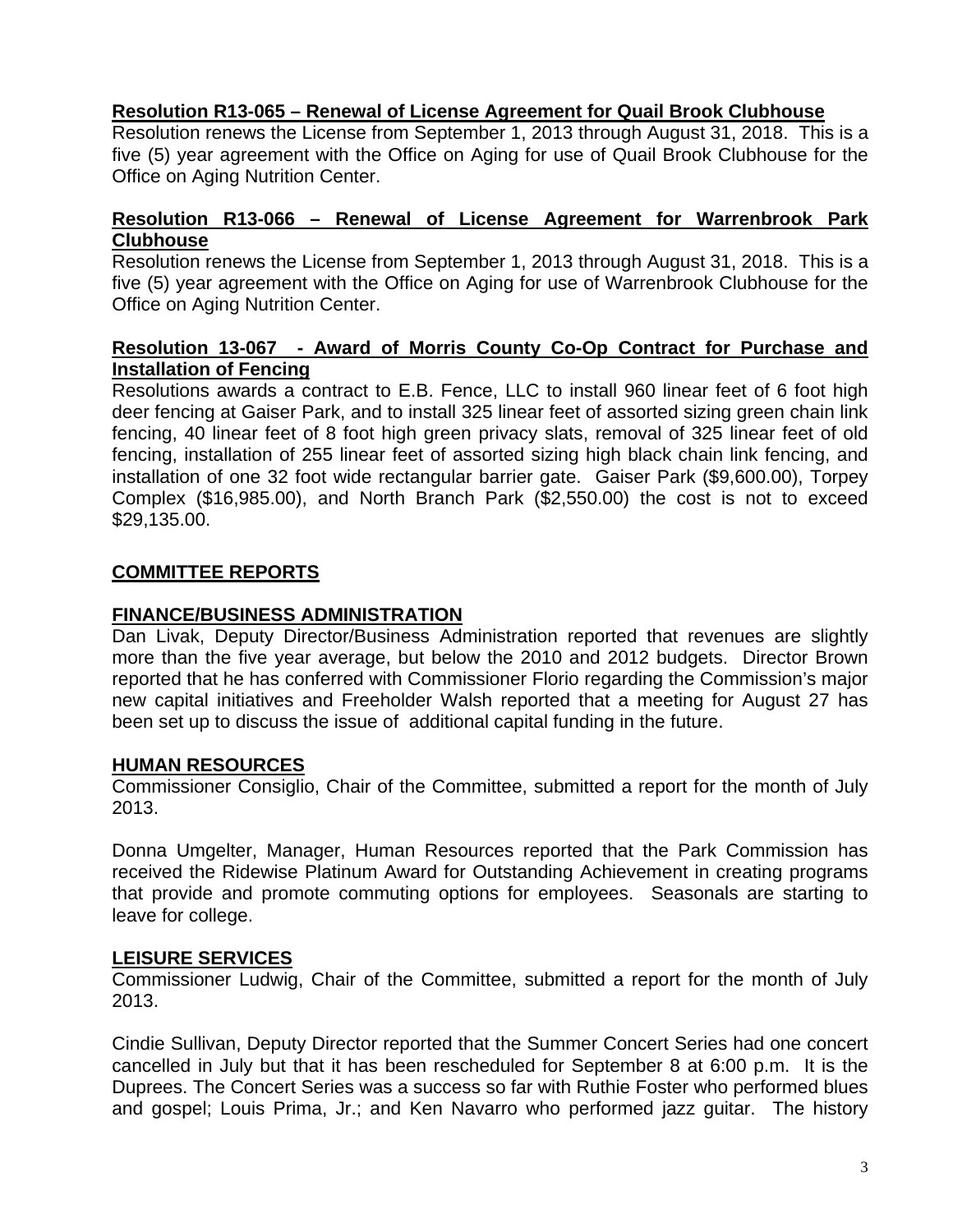book will be shipped the last week in August and is expected to be available at the September Park Commission meeting. Discussion on how to promote the book will be done at the next Park Foundation meeting.

Dina Trunzo, Manager Therapeutic Recreation reported that the Summer Adventure program will be completed after the sleep over tonight. Fall registration will be held on August 17. Adults will travel to the Poconos in September for a weekend at the Woodloch Resort.

Kurt Bender, Acting Manager, Environmental Science reported that the EEC camps end on August 16. The first Extreme Adventure trip was cancelled due to rain in five years. Kurt thanked Ray Brown for sharing the letter of support to the EEC with the Commissioners. The County Caper will be held August 24 and 25. Supervisor is preparing for scheduling requests for programs from school, Boy Scout, and Girl Scout groups.

Karren Newman, Manager Recreation reported that all lessons are coming to an end. The swimming and Green Knoll tennis lessons were full with a waiting list. Colonial Park tennis lessons had 20 participants in each session. Karren mentioned that anyone that has twitter can go into "Under the Tree" hash tag and it will bring you to the Park Commission twitter page.

Marge Margentino, Manager Stable reported that the Stable has two more weeks of summer workshop. Registration will be held next week. Rebel's Special Event will be held on August 18. The Stable is asking for donation of non-perishable food be donated to help restock the Somerset County Food Bank.

Commissioner Crosby thanked Cindie Sullivan and staff for the party held in Cathy Schrein's honor.

### **GOLF MANAGEMENT**

Commissioner Paluck, Chair of the Committee, submitted a report for the month of July 2013.

Darrell Marcinek, Director of Golf Maintenance reported that the Quail Brook fencing damaged by Super Storm Sandy has been replaced and the Green Knoll wash down station is completed and Darrell thanked the Engineering staff. The station is used to wash the equipment and the water is reused. Darrell complimented his staff on how well the golf courses look.

Bob Ransone, Deputy Director Golf Management reported that the Junior Golf program was full with waiting lists and will be completed on August 30. Neshanic Valley hosted the US Women's Amateur Qualifier. Bob is hopeful to host another USGA event in the future. Commissioner Paluck reported that the golf courses are in great condition and thanked the staff. With the heat and rain we have had it is not easy to keep a golf course from getting turf diseases.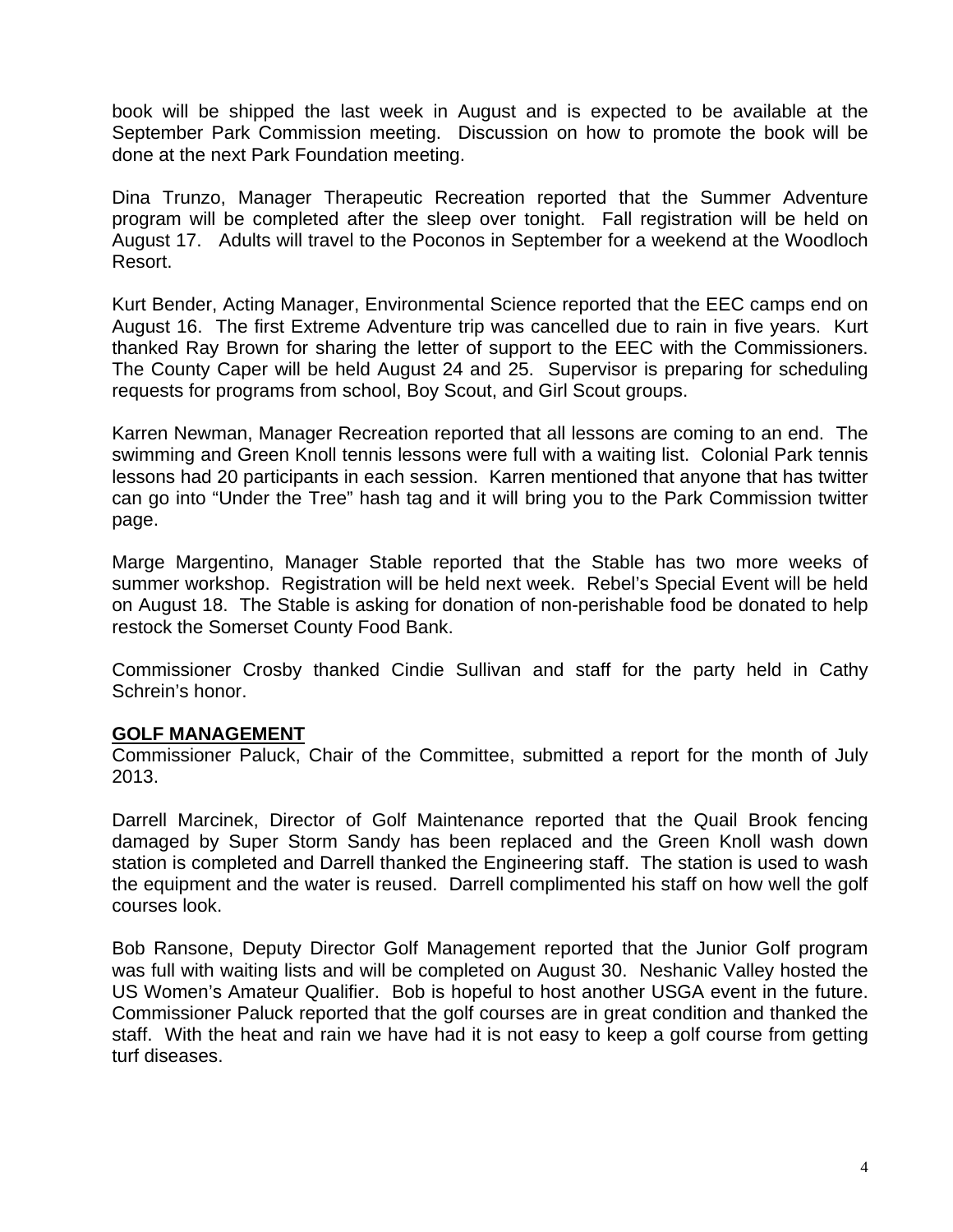# **INFORMATION MANAGEMENT**

Commissioner Hansen, Chair of the Committee, submitted a report for the month of July 2013.

Alex Mathew, Manager, Information Management reported that last month the evaluation of the network speed issues by the County MIS Department and the current network equipment and performance by EPlus was completed. Alex is meeting with the County Purchasing Department to prepare a bid package for bidding on enhanced data lines. Staff is gathering information to replace the aging network hardware components. Staff is evaluating and identifying possible wireless connections at facility locations to reduce the monthly operating costs. Commissioner Hansen reported that the servers and internal equipment has been upgraded and the next step is to upgrade the external equipment which is a difficult process. Walt asked if he could give a ten minute report on the background of what is being done and explain why the cost is so much at the September Park Commission meeting.

### **VISITOR SERVICES**

Commission Crosby, Chair of the Committee, submitted a report for the month of July 2013.

Dan Livak, in Dave Dendler's absence, reported that two vacant Ranger positions have been filled. Dave has been working with two volunteer groups on the Raritan River cleanup. Johnson Control will be doing a project at Colonial Park to replace old boardwalks. Johnson is donating \$1,000.00 to be used for the purchase of tools and equipment.

### **PROPERTY MANAGEMENT**

Commissioner Crosby, Chair of the Committee, submitted a report for the month of July 2013.

Don Korbobo, Property Management Coordinator reported that on August 20 bids will be heard for four farm parcels. Don has completed his portion of the Joint Insurance Fund renewal and the Park Commission has 258 insured structures.

# **PLANNING AND LAND ACQUISITION**

Commissioner Haines, Chair of the Committee, submitted a report for the month of July 2013.

Tom Boccino, Parks Section Principal Planner, Land Acquisition reported that the first of two Thompson property closings in Hillsborough have been completed. To date 55 acres of the Thompson property has been acquired and the remaining 289 acres will be acquired within the next couple of weeks. Tom is in the process of working with the New Jersey Conservation Foundation to draft a Management Agreement for the Foundation to manage the property and work with the County to develop any future trails on the property.

### **CAPITAL FACILIITES – CONSTRUCTION and ENGINEERING**

Commissioner Paladino, Chair of the Committee, submitted a report for the month of July 2013.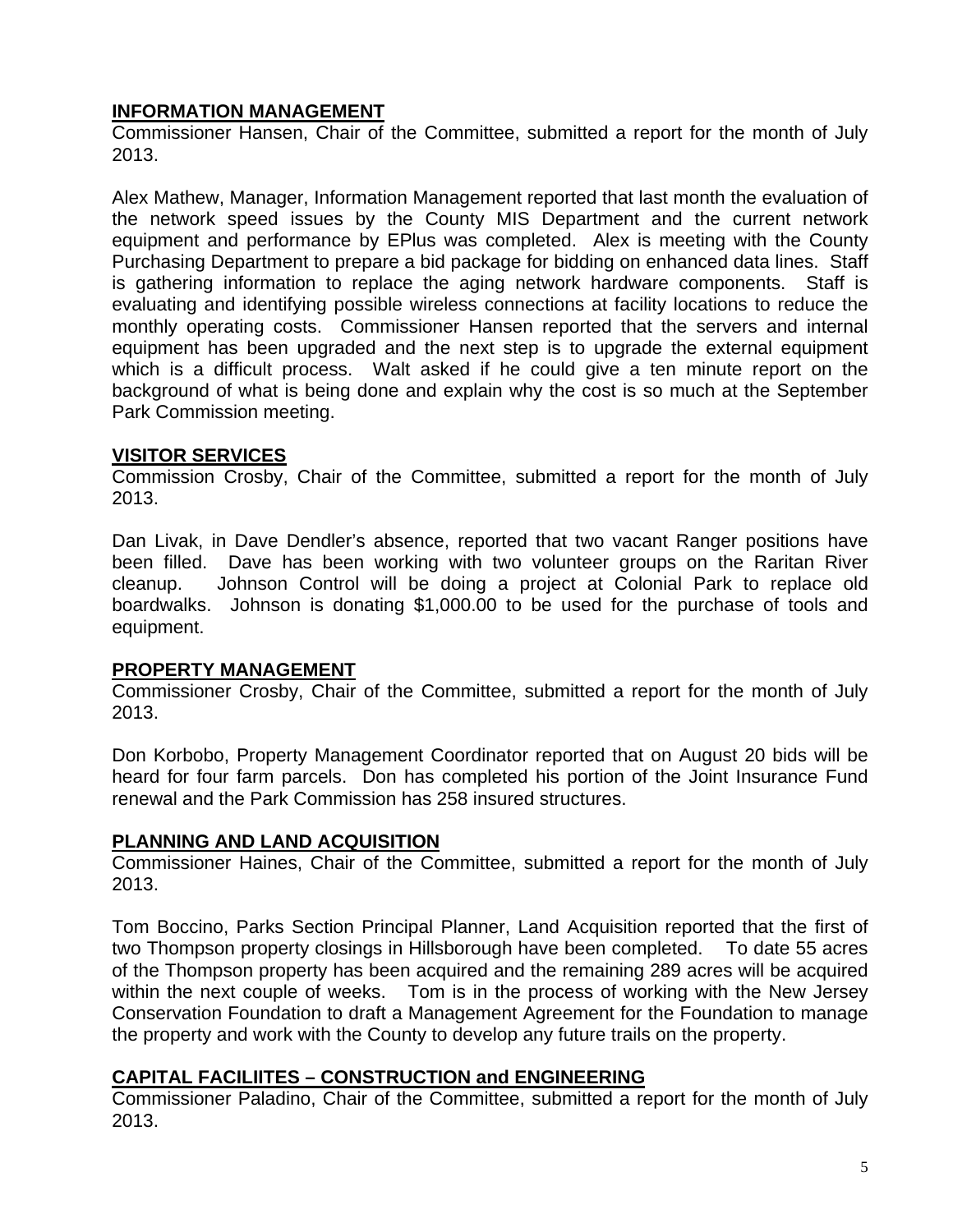Matt Loper introduced Brian Mundhenk to the Commissioners. Brian formerly worked for the Bridge Department at the County.

Brian Mundhenk, Park Section Engineer, reported that he is familiarizing himself with the Park Commission facilities. The contract has been awarded for the pump station at the Stable, the Buck Garden pond dredging and dam repairs will be awarded soon, and the Ross Farm driveway widening will also be awarded shortly. The Pine Grove pavilion at Colonial Park will go out to bid at the end of August.

#### **PARK MAINTENANCE & HORTICULTURE**

Commissioner Consiglio, Chair of the Committee submitted a report for the month of July 2013.

Jim Avens, Manager Horticulture reported that the Garden Party in the Perennial Garden at Colonial Park was held on July 20. Despite the warm weather the event went well with more than 200 people in attendance. Bruce Crawford, Director of the Rutgers Gardens gave a talk on new perennials. Buck Garden will be featured in a Horticulture Magazine article next spring. Garden writer Tovah Martin is writing the article and it will feature photographs by nationally recognized garden photographer Rob Cardillo.

Mike Ballow, Manager Park Maintenance reported that the fairgrounds at North Branch Park are being cleaned after the 4H Fair.

Pierce Frauenheim, Deputy Director Park Maintenance thanked Darrell for his assistance with the Colonial Park Howe Complex fields. Pierce is working with a group of 20 Princeton University students who will be painting the Quail Brook Senior Center and Clubhouse. The Girl Scout troop continues to clean the grave yard in Skillman Park. Manville has donated a garbage truck and light towers to assist us with the 4H Fair to park cars. Trail cleaning continues with the Rangers. Commissioner Consiglio thanked the staff on a great job with managing the fair.

### **AUDIT COMMITTEE**

No report this month.

#### **FREEHOLDER'S REPORT**

Freeholder Walsh complimented the staff on a great job at the 4H Fair. Pat is also looking forward to the capital budgeting discussion with the Freeholders.

### **OLD BUSINESS**

No report this month.

#### **NEW BUSINESS**

Ray reported that he and Tom Boccino will be meeting with representatives of the Sourland Conservancy. The group would like to promote a more aggressive have deer culling program in the Sourland Mountain Preserve. Ray is concerned about open public hunting in the 13,000 acre preserve but indicated he and Tom are happy to work with the group to discuss options.